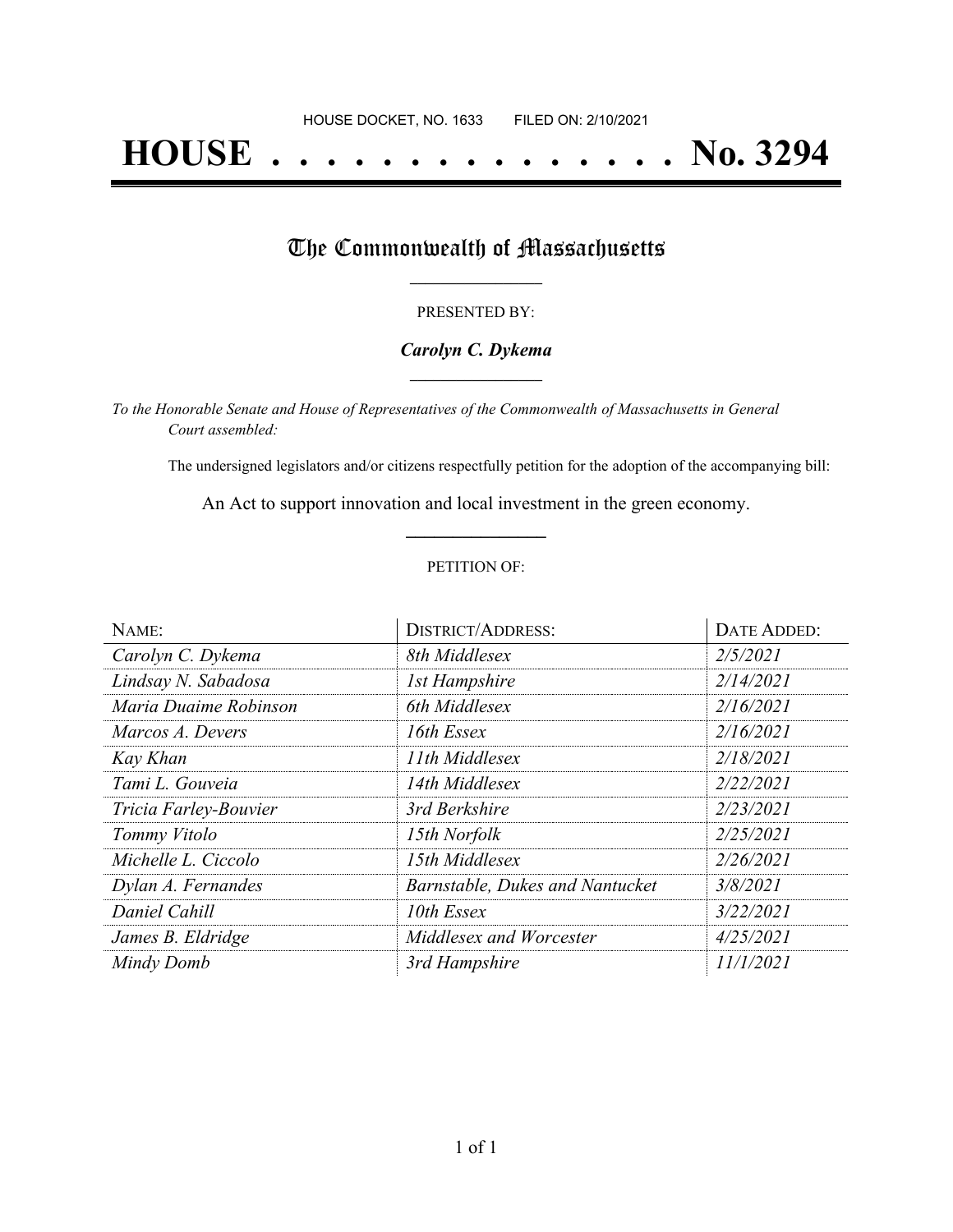## **HOUSE . . . . . . . . . . . . . . . No. 3294**

By Ms. Dykema of Holliston, a petition (accompanied by bill, House, No. 3294) of Carolyn C. Dykema and others relative to the innovation and local investment in the green economy. Telecommunications, Utilities and Energy.

### The Commonwealth of Massachusetts

**In the One Hundred and Ninety-Second General Court (2021-2022) \_\_\_\_\_\_\_\_\_\_\_\_\_\_\_**

**\_\_\_\_\_\_\_\_\_\_\_\_\_\_\_**

An Act to support innovation and local investment in the green economy.

Be it enacted by the Senate and House of Representatives in General Court assembled, and by the authority *of the same, as follows:*

1 SECTION 1. Chapter 23J of the General Laws, as appearing in the 2018 Official Edition, 2 is hereby amended by inserting after section 8 the following new section:-

 Section 8B. There is hereby established and placed within the Center a program to support public entities, municipalities and their residents in partnering with private entities to develop, pilot, and deploy solutions to decarbonize communities, buildings, homes, businesses, and vehicles. Said program shall provide resources that may include but are not limited to: feasibility studies; consulting services; direct grants for pilot and demonstration projects; technical assistance for energy planning; consumer engagement and education initiatives; and direct financial support to municipalities or NGOs for local staffing to support these efforts. Public interests to be advanced through this program may include but are not limited to the following: (i) strategic clean energy planning (ii) vehicle fleet electrification for municipalities, the MBTA, RTAs and public entities including school bus fleet electrification (iii) grid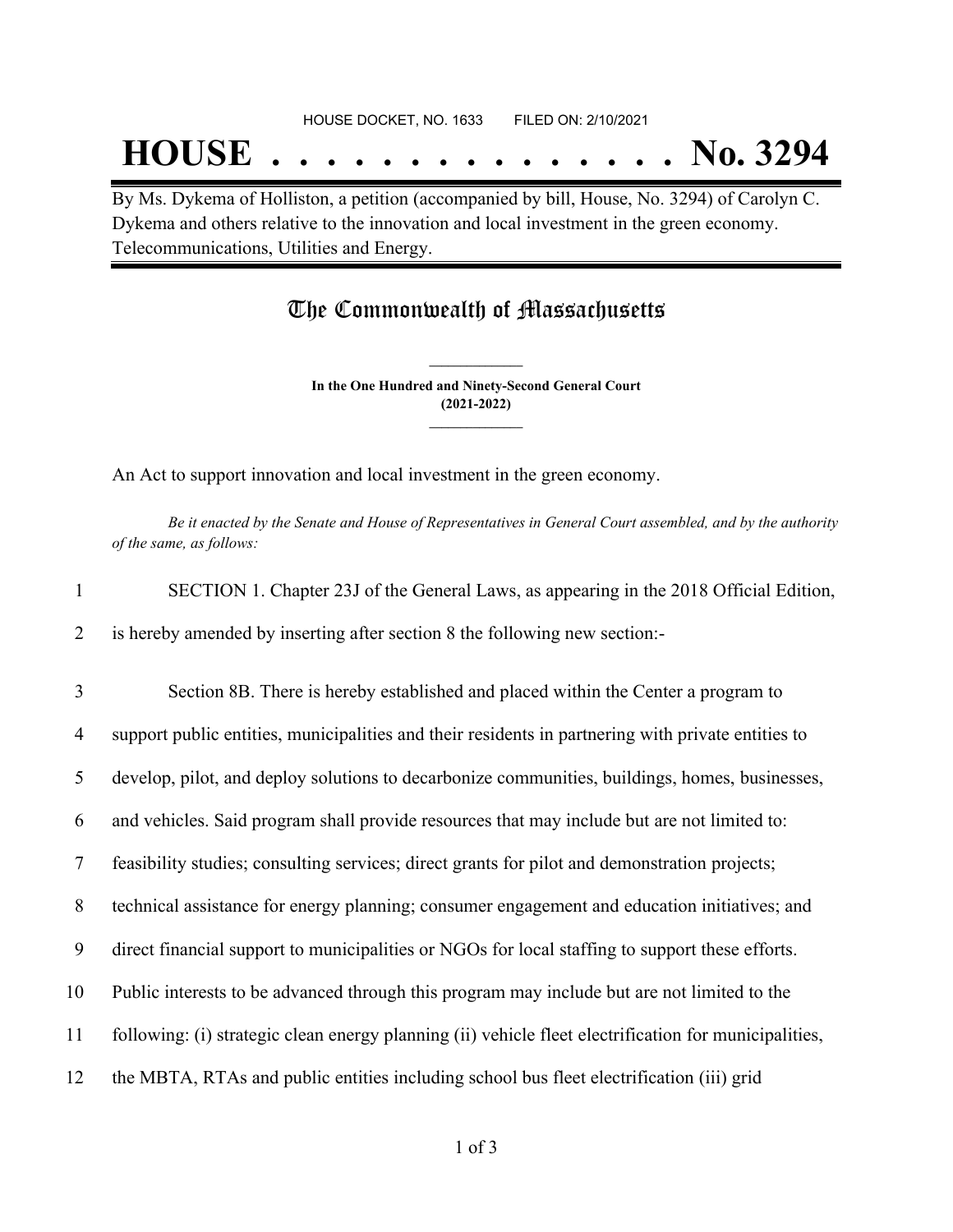| 13 | modernization and resilience including microgrids and energy storage (iv) piloting and             |
|----|----------------------------------------------------------------------------------------------------|
| 14 | deployment of EV charging infrastructure (v) building decarbonization transitions and (vi)         |
| 15 | distributed energy resources. For the purposes of this program a preference shall be given for (a) |
| 16 | projects in Environmental Justice communities, Gateway Cities, Green Communities and MVP           |
| 17 | Communities and (b) for piloting and deployment of innovative technologies by Massachusetts        |
| 18 | based companies.                                                                                   |
| 19 | SECTION 2. Said chapter 23J, as so appearing, is hereby amended in Section 9 in line 55            |
| 20 | after the word "region;" by striking out the word "and";                                           |
| 21 | and in line 57 by inserting after the word "projects" the following:-                              |
| 22 | "(vii) assisting the Commonwealth in achieving it greenhouse gas reduction targets; and            |
| 23 | (viii) facilitating clean energy supply chain opportunities including but not limited to supply    |
| 24 | chain activities related to offshore wind development.";                                           |
| 25 | and in line 89 after the word "1997;" by striking out the words "and";                             |
| 26 | and in line 90 by inserting after the word "resources" the following:-                             |
| 27 | "(ix) advancing energy efficiency and electrification in new and existing buildings; (x)           |
| 28 | accelerating the adoption of clean transportation technologies; and (xi) the development of a      |
| 29 | modern flexible grid to support increased electricity demand and increased distributed renewable   |
| 30 | energy generation."                                                                                |
| 31 | SECTION 3. Section 20 of chapter 25 of the General Laws, as so appearing, is hereby                |
| 32 | amended in line 2 after the word "charge" by striking out the words "of 0.5" and inserting in      |

of 3